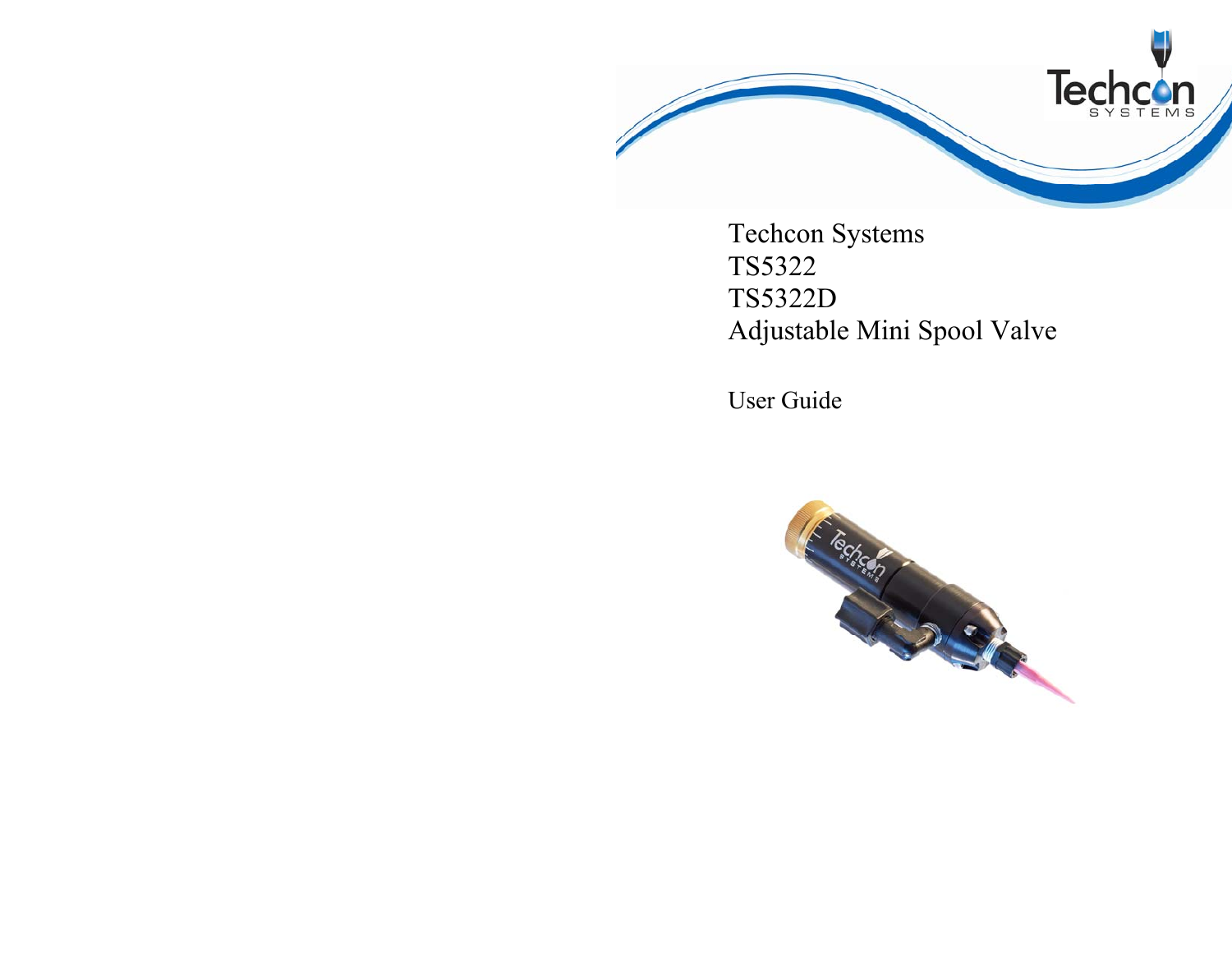# **CONTENTS**

|                  | Page number |
|------------------|-------------|
| 1.               |             |
| $\overline{2}$ . |             |
| 3.               |             |
| $\overline{4}$ . |             |
| 5.               |             |
| 6.               |             |
| 7.               |             |
| 8.               |             |
| 9.               |             |
| 10.              |             |
| 11.              |             |
| 12.              |             |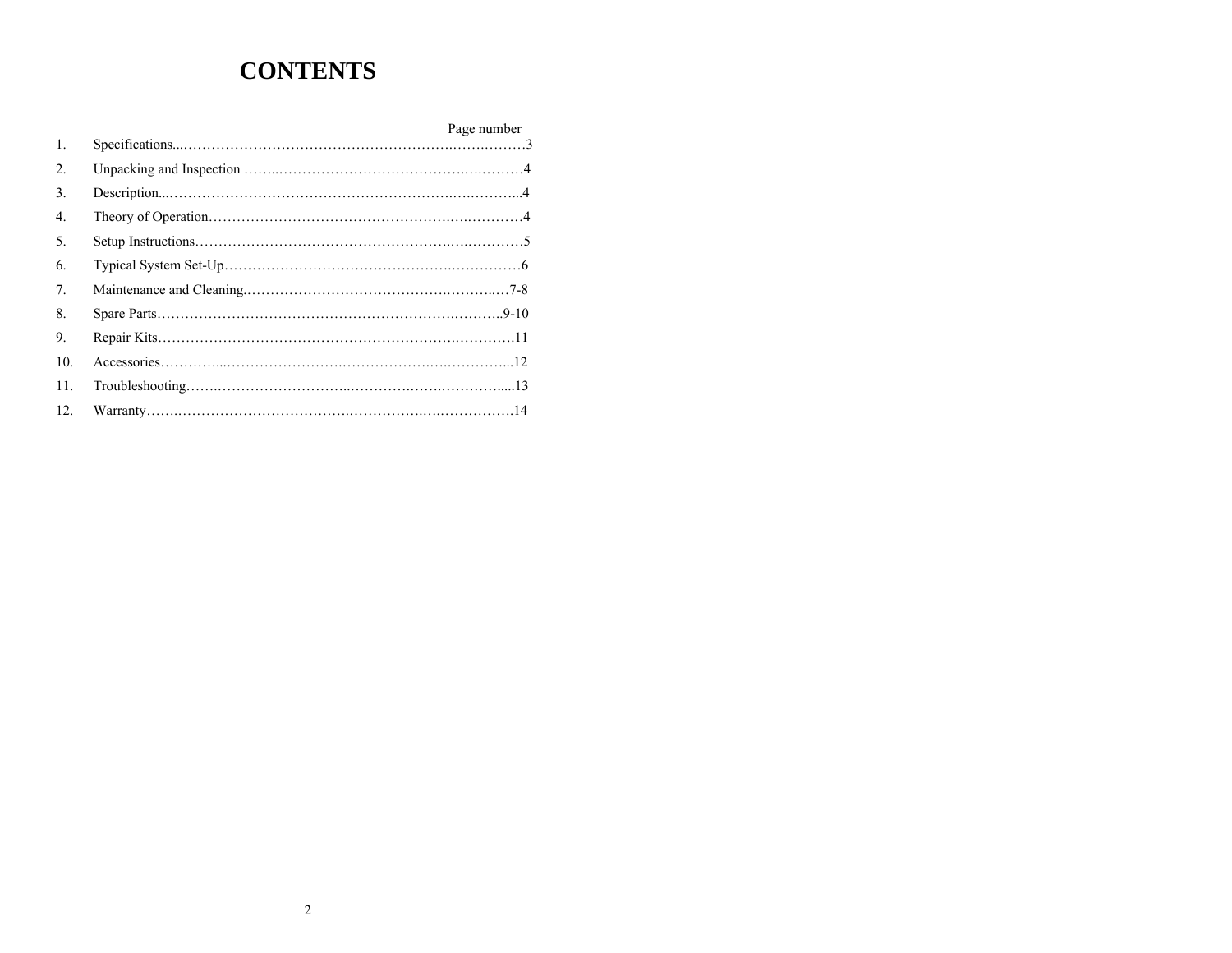#### **12.LIMITED WARRANTY**

Manufacturer warrants this product to the original purchaser for a period of one (1) year from date of purchase to be free from defects in material and workmanship, but not against damages by misuse, negligence, accident, faulty installations and instructions. Manufacturer will repair or replace (at factory's option), free of charge, any component of the equipment thus found to be defective, on return of the component, "PREPAID" to the factory during the warranty period. In no event shall any liability or obligation of the Manufacturer arising from this warranty exceed the purchase price of the equipment. This warranty is only valid if the defective product is returned as a complete assembly without physical damage. The Manufacturer's liability, as stated herein, cannot be altered or enlarged except by a written statement signed by an officer of the company. In no event shall the Manufacturer be liable for consequential or incidental damages. A return authorization is required from Techcon Systems prior to shipping a defective unit to the factory.

Manufacturer reserves the right to make engineering product modifications without notice.

All returns must be issued with a Returns Authorization number, prior to return. Send warranty returns to:

### **Americas and Asia**

OK International 12151 Monarch Street Garden Grove, Ca 92841

### **Europe**

OK International Eagle Close Chandler's Ford Ind Est Eastleigh Hampshire SO53 4NF United Kingdom

# www.techconsystems.com

Teflon® is a registered trademark of E.I. DuPont.

TSI-0240\_F

#### **1.SPECIFICATIONS**

|                             | <b>TS5322</b>                                     | <b>TS5322D</b>                                      |
|-----------------------------|---------------------------------------------------|-----------------------------------------------------|
| Size                        | $4.0$ " length X 1.12" diameter<br>(102mm X 28mm) | $4.0$ " length $X$ 1.12" diameter<br>(102mm X 28mm) |
| Weight                      | $0.31$ lb $(139g)$                                | $0.26$ lb $(119g)$                                  |
| <b>Fluid Inlet Port</b>     | 1/ <sub>8</sub> " NPT female                      | 1/ <sub>8</sub> " NPT female                        |
| <b>Fluid Outlet Port</b>    | 1/ <sub>8</sub> " NPT female                      | 1/ <sub>8</sub> " NPT female                        |
| Air Inlet Port              | 10-32 UNF                                         | 10-32 UNF                                           |
| Auxiliary Air Inlet<br>Port | 10-32 UNF                                         | 10-32 UNF                                           |
| Minimum Air<br>Pressure     | 70 psi (4.8bar)                                   | 70 psi (4.8bar)                                     |
| Maximum Fluid<br>Pressure   | 500 psi (34.5bar)                                 | 100 psi (6.9bar)                                    |
| Operating<br>Frequency      | Exceeds 500 cycles/min.                           | Exceeds 500 cycles/min.                             |
| <b>Mounting Port</b>        | $\frac{1}{4}$ -20 UNC-2B                          | $\frac{1}{4}$ -20 UNC-2B                            |
| <b>Wetted Parts</b>         | Type 303 SS, Al., Teflon®, EPR                    | Type 303 SS, Delrin®, Teflon®,<br><b>EPR</b>        |



Dimensions are in inches [mm]

**Figure 1.0**

14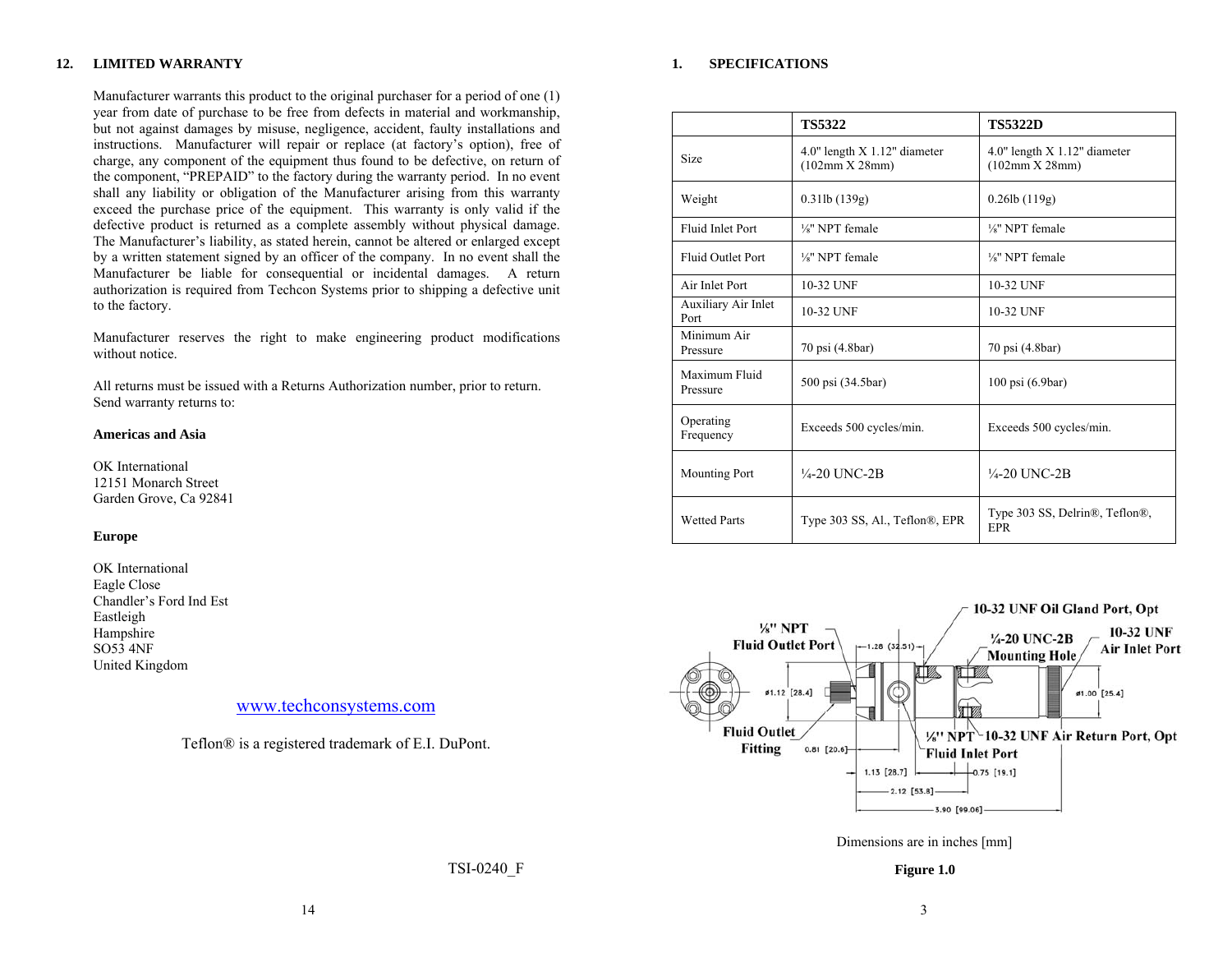#### **2.UNPACKING AND INSPECTION**

Carefully unpack the valve and examine the items contained in the carton. These will include:

- •Valve assembly
- •Valve bracket and air hose
- •Sample tip kit and fluid line
- •User guide

#### **3.DESCRIPTION**

The TS5322 Series Mini Spool Valve is designed to dispense medium to high viscosity fluids with very precise deposits, over a wide range of shot and bead sizes. An internal spring return makes the valve fully adaptable for use with any time/pressure controller. A short opening stroke provides extremely fast, positive shut-off. An external adjustment makes it easy to fine tune "suck-back" level. The TS5322's compact design allows for mounting flexibility and easy integration into automated applications.

#### **4.THEORY OF OPERATION**

The TS5322 Series Mini Spool Valve is a normally closed spool valve with adjustable "suck-back". Input air pressure of 70 psi (4.8bar) through port (1) drives the spool assembly  $(2)$  forward, opening the material path from the material inlet (3) to the material outlet (4). Relieving the input air pressure allows the spool assembly to travel back to the closing position, ensuring rapid "fail-safe" shut-off of fluid flow

An oil chamber (5) is provided above the upper seal to create an additional liquid seal that will prevent moisture from being carried on the spool. The auxiliary air inlet port (6) is provided so that the valve may be connected for air closing with or without the spring.



#### **11.TROUBLESHOOTING**

| <b>PROBLEM</b>                                                       | <b>POSSIBLE CAUSE</b>                                      | <b>CORRECTION</b>                                                              |  |
|----------------------------------------------------------------------|------------------------------------------------------------|--------------------------------------------------------------------------------|--|
|                                                                      | Fluid pressure too low                                     | Increase fluid pressure                                                        |  |
| No fluid                                                             | Operating pressure too low                                 | Increase air pressure to 70 psi<br>(4.8bar)                                    |  |
| flow                                                                 | Dispense tip clogged or<br>damaged                         | Replace tip                                                                    |  |
|                                                                      | Fluid cured in valve chamber                               | Clean valve thoroughly                                                         |  |
|                                                                      | Fluid pressure fluctuating                                 | Make sure fluid pressure is<br>constant                                        |  |
| Inconsistent                                                         | Valve operating pressure is too<br>low                     | Increased valve pressure to 70 psi<br>(4.8bar)                                 |  |
| fluid flow                                                           | Valve open time is not consistent                          | Check to make sure the valve<br>controller is providing a<br>consistent output |  |
|                                                                      | Air trapped in fluid housing                               | Purge valve                                                                    |  |
| Fluid drools<br>after the<br>valve closes,<br>eventually<br>stopping | Air trapped in fluid housing                               | Purge valve                                                                    |  |
|                                                                      | Lower seal damaged or worn                                 | Replace lower seal                                                             |  |
|                                                                      | Spool damaged                                              | Replace spool                                                                  |  |
| Steady drip                                                          | Inlet air fitting is too long,<br>pushing the spool opened | Replace air fitting                                                            |  |
|                                                                      | Valve re-assembled incorrectly                             | Re-assemble valve, follow re-<br>assembly instructions                         |  |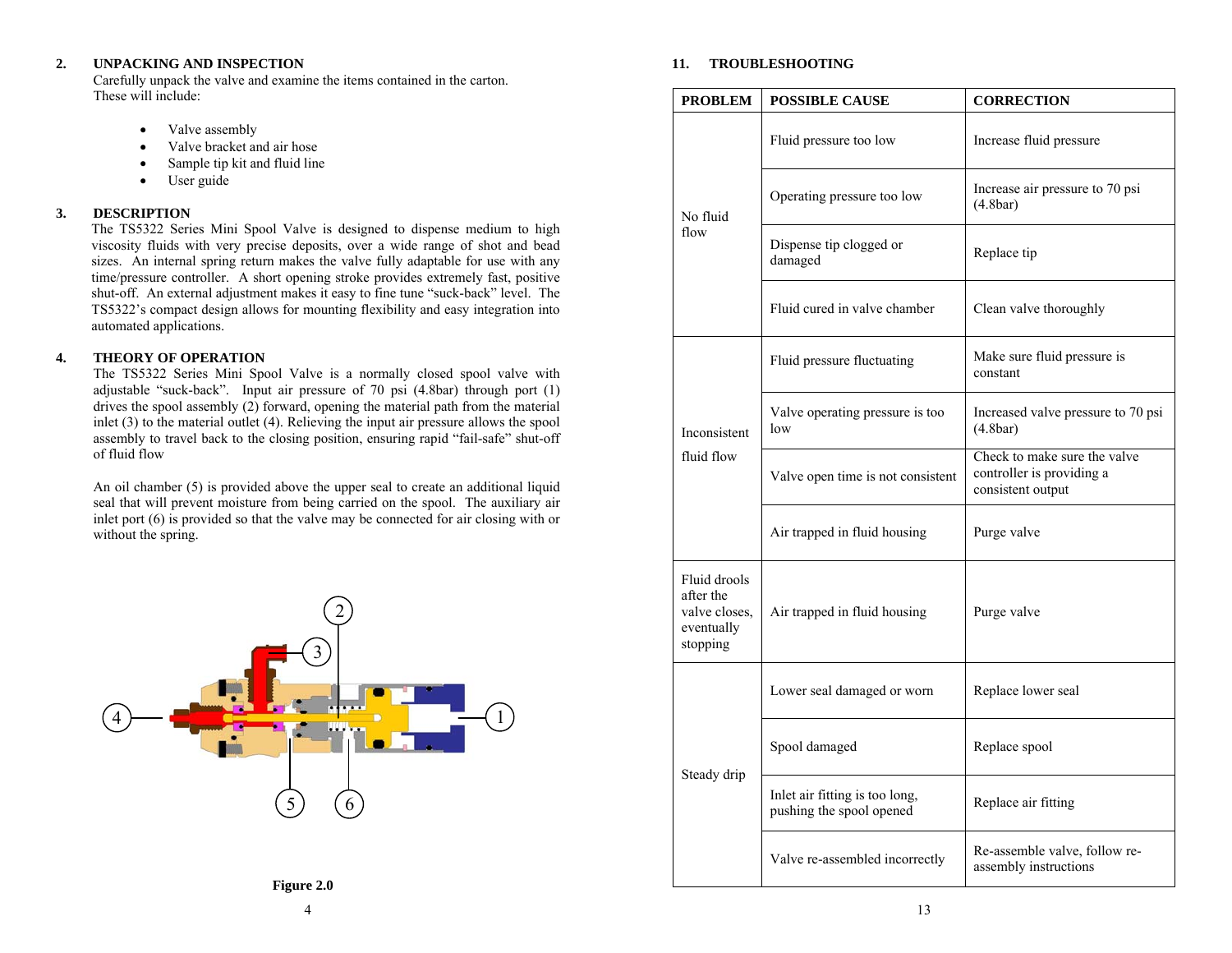## **10. STANDARD ACCESSORIES**

| <b>PART NUMBER</b> | <b>DESCRIPTION</b>         |
|--------------------|----------------------------|
| TSD700-9           | Oiler Cup, 90 Degrees      |
| 7305XCON           | Cleaning Gel, 30cc Syringe |

# **10.1 OPTIONAL ACCESSORIES**

| <b>PART NUMBER</b> | <b>DESCRIPTION</b>          |
|--------------------|-----------------------------|
| TS918-46           | 4-Way Fluid Manifold        |
| TN00DKIT           | Complete Dispensing Tip Kit |
| 9000-000-100       | Sample Tip Kit              |
| 5322-SIT           | Seal Insertion Tool         |





# **10.2 FLUID FITTINGS AND TUBING**

| <b>PART NUMBER</b>   | <b>DESCRIPTION</b>                                                    |
|----------------------|-----------------------------------------------------------------------|
| TSD1003-16           | $\frac{1}{8}$ " NPT to $\frac{1}{4}$ " O.D. Tube, 90° Elbow           |
| TSD1002-17           | $\frac{1}{8}$ " NPT to $\frac{3}{8}$ " O.D. Tube                      |
| TSD1002-18           | $\frac{1}{8}$ " NPT to $\frac{1}{4}$ " O.D. Tube                      |
| TSD1002-38           | $\frac{1}{4}$ " NPT to $\frac{1}{4}$ " O.D. Tube                      |
| TSD1099-22           | $\frac{3}{8}$ " O.D. X $\frac{1}{4}$ " I.D. Tube, Black, Polyethylene |
| TSD1099-23           | $\frac{3}{8}$ " O.D. X $\frac{1}{4}$ " I.D. Tube, Clear, Polyethylene |
| TSD1099-24           | $\frac{1}{4}$ " O.D. X $\frac{1}{8}$ " I.D. Tube, Clear, Polyethylene |
| TSD1099-25           | $\frac{1}{4}$ " O.D. X $\frac{1}{8}$ " I.D. Tube, Black, Polyethylene |
| TSD1099-45           | 6mm O.D. X 4mm I.D, Clear, Polyethylene                               |
| TSD1099-46           | 6mm O.D. X 4mm I.D. Black, Polyethylene                               |
| <b>TSD126-360BPK</b> | Luer Lock Tubing, 60" (1524mm), Black                                 |

# **10.3 BRACKETS**

| <b>PART NUMBER</b> | <b>DESCRIPTION</b>                        |
|--------------------|-------------------------------------------|
| 918-033-000        | Productions Master Stand (Base & Support) |
| 918-000-012        | Rod Clamp Assembly                        |
| 1212-000-008       | 6" (152.4mm) Threaded Mounting Rod        |

# **5. SET-UP INSTRUCTIONS**

- 1. Connect the fluid reservoir feed tube (1) to the valve inlet port (2).
- 2. Connect the valve air hose (3) to the valve controller or other pneumatic device, which is used to control the valve.
- 3. Connect an appropriate nozzle or dispensing tip (4) to the fluid outlet port.
- 4. Set the valve controller pressure at 70 psi (4.8bar).
- 5. Set the fluid reservoir pressure. Do not exceed 500 psi (34.5bar). For TS5322D, do not exceed 100 psi (6.9bar).
- 6. Ensure all connections are tight.
- 7. Place container under the valve outlet and activate the valve until the fluid flows steady.

The amount of fluid that flows through the valve is determined by:

- Valve open time
- •Fluid reservoir pressure
- •Dispensing tip size



**Figure 3.0**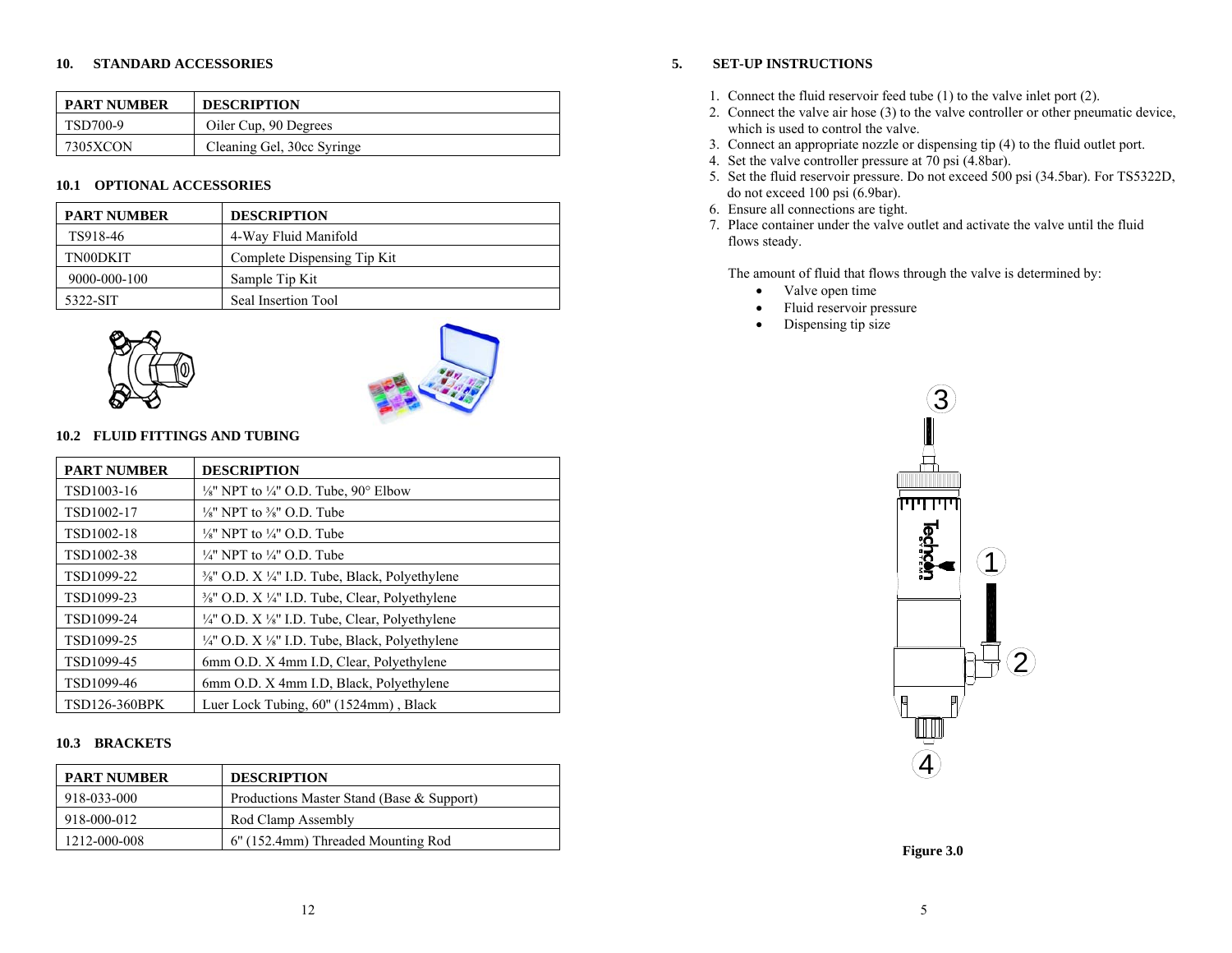

| $\longrightarrow$ MATERIAL |  |
|----------------------------|--|
| $\equiv$ CONSTANT AIR      |  |
| $=$ $=$ PULSED AIR         |  |

TS1254/TS1258 **Pressure Tank** 

**Figure 4.0** 





| <b>ITEM</b>    | <b>PART NUMBER</b> | <b>DESCRIPTION</b>       | <b>QTY</b>     |
|----------------|--------------------|--------------------------|----------------|
|                | TSD1400-208A       | Piston O-Ring, Buna      | 1              |
| $\overline{2}$ | TSD1400-017A       | End Cap, O-Ring, Buna    | 1              |
| 3              | TSD1400-014A       | O-Ring, Buna             | 1              |
| $\overline{4}$ | TSD1400-013A       | O-Ring, Buna             | 1              |
| 5              | TD1400-006A        | O-Ring, Buna             | 1              |
| 6              | TSD400-71          | U-Cup Seal               | $\overline{2}$ |
| 7              | TSD1103-349        | <b>Outlet Screw</b>      | 4              |
| 8              | 5322-000-001       | Spool/Piston Assembly    | 1              |
| 9              | TSD1109-52         | Flat Washer              | 1              |
| 10             | TSD1109-45         | Nylon Washer             | 1              |
| 11             | TSD1106-36         | <b>Mounting Screw</b>    |                |
| 12             | TSD1120-15         | Retaining Ring, Large    | 1              |
| 13             | TSD1120-2          | Retaining Ring, Small    | 1              |
| 14             | TSD1120-6          | Retaining Ring, Medium   | 1              |
| 15             | TSD931-57          | Luer Lock Adaptor        |                |
| 16             | TSD931-75          | Luer Lock Adaptor, Elbow |                |

\*These kits are for both variations of Techcon Systems Miniature Spool Valve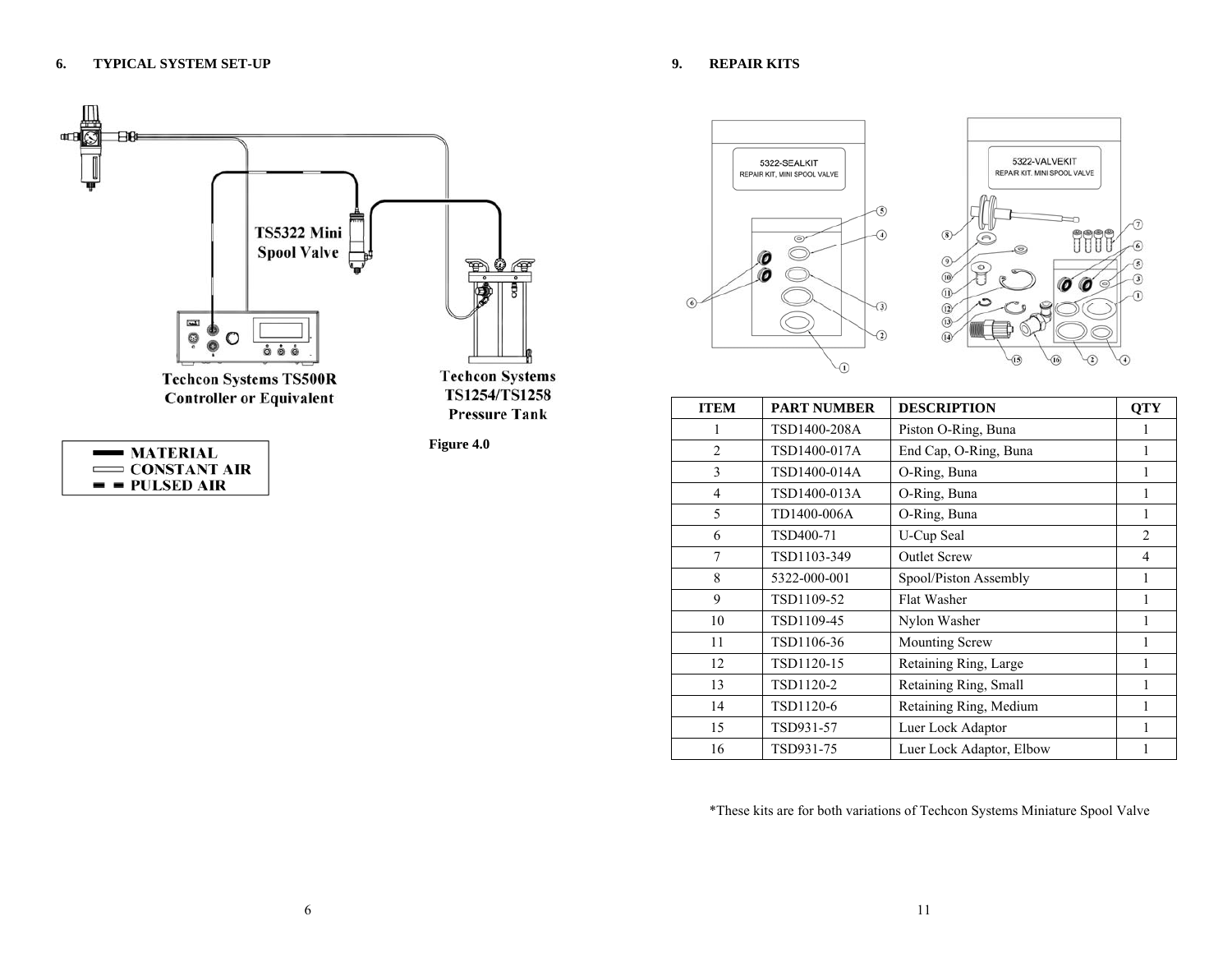# **SPARE PARTS, CONT.**

### **Valve Front Section**

#### Recommended lubricant:

All O-Rings & seals must be lubricated with Bimba HT-99, or equivalent, with the exception of TSD400-71, which must remain dry.



| <b>ITEM</b> | <b>PART NUMBER</b> | <b>DESCRIPTION</b>        | <b>OTY</b>     |
|-------------|--------------------|---------------------------|----------------|
| 16          | TSD931-57          | Luer Lock Adaptor         |                |
| 17          | 5320-000-001       | Outlet Block For TS5322   |                |
| $17*$       | 5320D-000-001      | Outlet Block For TS5322D  | 1              |
| 18          | TSD1400-014A       | O-Ring, Buna              | 1              |
| 19          | TSD931-75          | Luer Lock Adaptor, Elbow  | 1              |
| 20          | TSD1120-6          | Retaining Ring, Medium    | 1              |
| 21          | TSD1109-52         | Flat Washer               |                |
| 22          | TSD400-71          | U-Cup Seal                | 2              |
| 23          | 5320-000-002       | Body For TS5322           |                |
| $23*$       | 5320D-000-002      | Body For TS5322D          |                |
| 24          | TD1103-349         | <b>Outlet Block Screw</b> | $\overline{4}$ |
|             | <b>TSD700-9</b>    | Oiler Cup, Not Shown      |                |

#### **7.MAINTENANCE AND CLEANING:**

**Tool required:** O-ring removal tool (P/N TSD1597-7), snap ring pliers.

Normally, purging the valve with appropriate flushing material, or solvent after use is sufficient for cleaning. However, some material may cause a build-up in the valve chamber, in this case periodic and thorough cleaning will be required.

### *NOTE:*

- *Make sure the fluid pressure is released before valve is disassembled.*
- *To replace seals please order seal kit part number: 5322-SEALKIT.*
- *To repair valve please order valve kit part number: 5322VALVEKIT.*
- **7.1 Cleaning and seal replacement for fluid housing:** Refer to figure 5.0
- 1. Release fluid pressure.
- 2. Disconnect fluid line and remove fluid inlet fitting.
- 3. Disconnect valve air hose.
- 4. Hold the fluid housing (6) and rotate the air cylinder (18) counterclockwise. When completely un-threaded, pull the two valve segments straight apart to separate.
- 5. Inspect o-ring (17), replace if damaged.
- 6. Remove four socket head cap screws (12) from the outlet block (11).
- 7. Pull the outlet block (11) away from the fluid housing (6).
- 8. Inspect o-ring (10), replace if damaged.
- 9. Using snap ring pliers, remove retaining ring (8).
- 10.Remove stainless steel washer (9) from fluid housing (6).
- 11.Remove upper seal (14).
- 12.Clean the fluid housing (6), outlet block (11), spool assembly (5), upper and lower seal (13) and (14).

*NOTE: Avoid using sharp probes for cleaning. Any nicks or scratches on the* 

*seal or the surfaces of the spool assembly may cause leakage* 

13. Inspect both upper (14) and lower seals (13), replace seals if damaged found.

- 14.Insert upper seal (14) into fluid housing (6) using the seal insertion tool 5322- SIT. Make sure the o-ring side is facing down.
- 15.Insert stainless steel washer (9) and secure with retaining ring (8) using snap ring pliers.
- 16.Insert lower seal (13) into outlet block (11). Make sure the o-ring side is facing up.